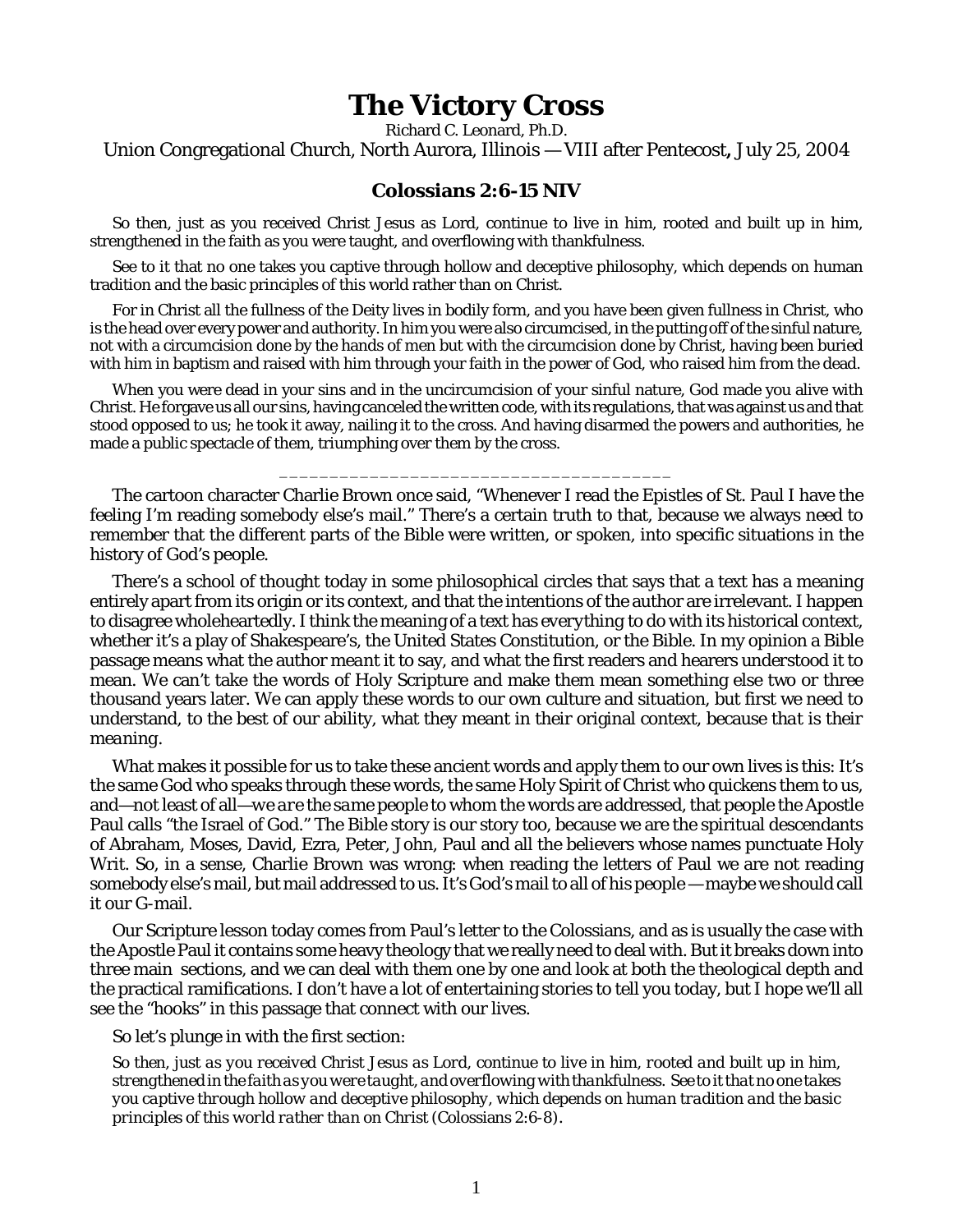Even when he gets into deep theology, Paul always sees the practical side. Notice how he begins the sections by urging us to "overflow with thankfulness" while holding to the faith of Christ that we received. Those two things really do go together. When you meet someone who's resentful and angry about life, instead of "overflowing with thankfulness," it's pretty certain they don't know Christ as their Lord. Why? Because it's when *I'm in the center of my own life* that I become defensive and grasping and selfjustifying. That's a pretty miserable way to live, always looking out for the supposed Number One. When the *real* Number One is in charge, I'm set free from that defensive posture because I understand that I'm not such a big deal, after all.

What made me think I was such a big deal? Well, Paul goes on to mention that "hollow and deceptive philosophy, which depends on human tradition and the basic principles of this world." There's a philosophy today — and it's been around a long while — that says that we're the center of our own lives. We hear it in that famous poem, *Invictus*, by William Ernest Henley: "I am the master of my fate: I am the captain of my soul." When hear it in the popular song by Frank Sinatra, "I Did It My Way." We hear it in the creed of the New Age movement. We hear it in the abortion philosophy that says, "It's my body, I can do what I want with it."

When I bought into that philosophy, I lost out on happiness in Christ. Being the center of your own universe has a way of making you into a kind of black hole that sucks everything in and keeps you from seeing the light and goodness all around you. Buying into that philosophy destroys relationships and makes things difficult for people close to you. In other words, it makes you a jerk.

But I think there was a special form of this self-centered philosophy that was on Paul's mind when he wrote these words. Listening to Paul, we need to recall that he was a Jew working among Jews, even in some of the great cities of the Roman Empire. And when he spoke of "human tradition and the basic principles of this world," he had something very Jewish in mind, specifically that particular strain of Jewish teaching that had distorted the faith of Abraham, making it into a set of standards against which we can prove our own worth.

It wasn't the Law that was the problem; Paul called the Law "holy and righteous and good." It was the way the Law was being twisted that had Paul upset, because there were people that had made it into a system not for saying something grand and glorious about God but for making a statement about how superior and separated *we* are. A set of traditions had grown up that were a substitute for deep, personal faith in the Lord — and, as we know, Jesus ran afoul of that system also, and eventually it took him to the cross. When Paul uses the phrase "basic principles of the world" I think he's referring specifically to that Judaic system.

I haven't time to bring it out here, but in the New Testament the term "world" doesn't usually mean the physical globe, the earth, but rather the *cultural world* of ancient Judaism. And this expression "basic principles" in Greek is the word *stoicheia*, which means "things lined up." For Paul, then, the "basic principles of the world" were the lineup or framework of the Judaic religious system, a system through which people thought they could prove to God how good *they* are. And Paul is warning us not to be deceived by any system like that, because it will always defeat us. Instead, Paul turns it around, in Romans 12:2, where he says, "Do not conform any longer to the pattern of this world, but be transformed by the renewing of your mind. Then you will be able to test and approve *what God's will is*." You see, it's all about perspective, how we look at things. Instead of looking at life with a view to enacting the fantasies of *our* will, we look at life through the lens of God's plan as he has revealed it in the Word. That's what Christian conversion, or repentance, really is — in Greek the word is *metanoia*, change of mind. To become a Christian is to start looking at life through God's eyes, and making decisions based on his perspective.

So Paul is warning us here to be careful about substituting traditions, or familiar and comfortable ways of thinking and doing, for a vital response to the presence of God. We do truly have to be *presence-driven* in our practice of the faith. We can start right here in church. When we pray, are we filling a spot in the order of service, or are we talking with God? When we sing, are we mouthing the words of some old familiar lyric or are we reaching out to the Holy to express our love and devotion? When we give, are we funding an institution or are we joyfully providing for others to be touched by the healing presence of Christ? When we talk to a friend before or after church, are we passing the time or are we imparting and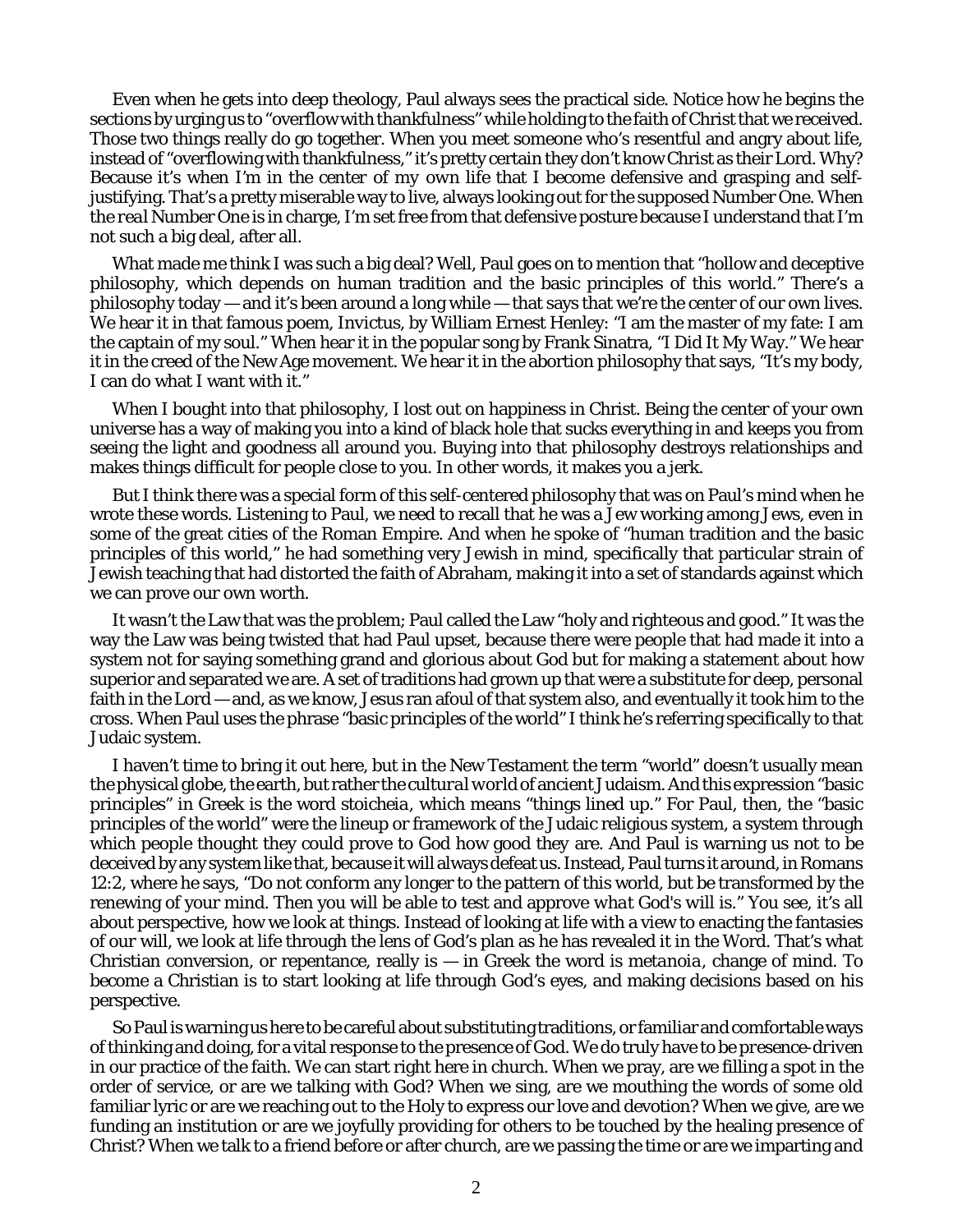receiving the encouragement of the Holy Spirit? And our *presence-driven* approach to life goes out from these walls into the home, the marketplace, the school, the workplace, the neighborhood, the community.

Now let's go on to Paul's second major section here:

*For in Christ all the fullness of the Deity lives in bodily form, and you have been given fullness in Christ, who is the head over every power and authority. In him you were also circumcised, in the putting off of the sinful nature, not with a circumcision done by the hands of men but with the circumcision done by Christ, having been buried with him in baptism and raised with him through your faith in the power of God, who raised him from the dead* (Colossians 2:9-12)*.*

I wish I had time to dwell on this, because it's packed. Paul is talking about the nature of Christ and how we meet God through him. Many conclaves of the church have argued the finer points of Christology, as this discipline is called. What we see there is that Paul doesn't deal with the doctrine of Christ in terms of his being or substance, as the ancient creeds do, but rather in terms of *how God works.* As he said in 2 Corinthians 5:19, "God in Christ was reconciling the world to himself." In the Bible it's always about relationships, and the fulness of God the Father is at work through his Son to restore that broken relationship — a bond that has been torn apart by lack of faithfulness to the covenant God has graciously made with his people. And it's interesting how that relationship gets restored: not by our cleaning up our act, but by our *uniting with Jesus.* As Paul says, you were "buried with him in baptism and raised with him through your faith in the power of God, who raised him from the dead."

Again, we can't get away from this truth: *Christianity is Jesus.* People often come to church and look for what they can get out of it. And I believe the church is, and ought to be, a vehicle for the saving and healing power of Christ to touch the lives of everyone who is seeking his help. But to ask, "What do I get out of it?" is sort of to miss the point. Christianity isn't about *me*, it's about *Him*. When we were baptized we became members of Christ. You may be concerned about becoming a better person and a better Christian, and that's fine. I'm concerned about those things for myself. Our efforts to grow and mature in the faith are all to the good. But the truth is that, if we have united with Christ, nothing we can do will make God love us any more than he already does, because when he looks at us he sees his own beloved Son.

That's why I think it's so important to be presence-driven in our approach to both our personal faith and our church life. While we're with you in this interim period I hope that *presence-driven* approach remains our emphasis. If during these few months we do anything that seems unusual or goofy, remember two things. First, we probably did it with a view to helping us to see how Christ is *present* among us. And the second thing to remember is that I'm only the interim minister.

Finally, let's take a look at that third section of our New Testament reading:

*When you were dead in your sins and in the uncircumcision of your sinful nature, God made you alive with Christ. He forgave us all our sins, having canceled the written code, with its regulations, that was against us and that stood opposed to us; he took it away, nailing it to the cross. And having disarmed the powers and authorities, he made a public spectacle of them, triumphing over them by the cross* (Colossians 2:13-15)*.*

Think about this for a moment. This is one of the most remarkable passages in the New Testament. Usually we think of Christ being nailed to the cross for our transgressions, and our sins being nailed to the cross with him because, as Isaiah says, "he poured out his soul to death, and was numbered with the transgressors; yet he bore the sin of many, and made intercession for the transgressors" (Isaiah 53:12). Here in Colossians Paul turns this picture around. It's not our sins that get nailed to the cross, but the *accusations against us!* And it's Jesus who is doing the nailing! The cross is not Jesus' defeat at the hands of the enemy of our souls. Instead, the cross is Jesus' decisive and signal victory over the powers of evil and darkness that want to condemn us and tear us down. As John wrote, "For this purpose was the Son of God manifest, to destroy the works of the evil one" (1 John 3:8). In other words, Jesus saves us not only by paying the price for our sin, but also by *destroying our accuser* — a theology of the atonement that theologians call the *Christus Victor* theology, or "Christ the Conqueror."

But I'd like to focus here on one particular theme. Paul says that "having canceled the written code, with its regulations, that was against us and that stood opposed to us, [Jesus] took it away, nailing it to the cross." Here Paul is again referring to that religious system of his ancient Jewish community, a system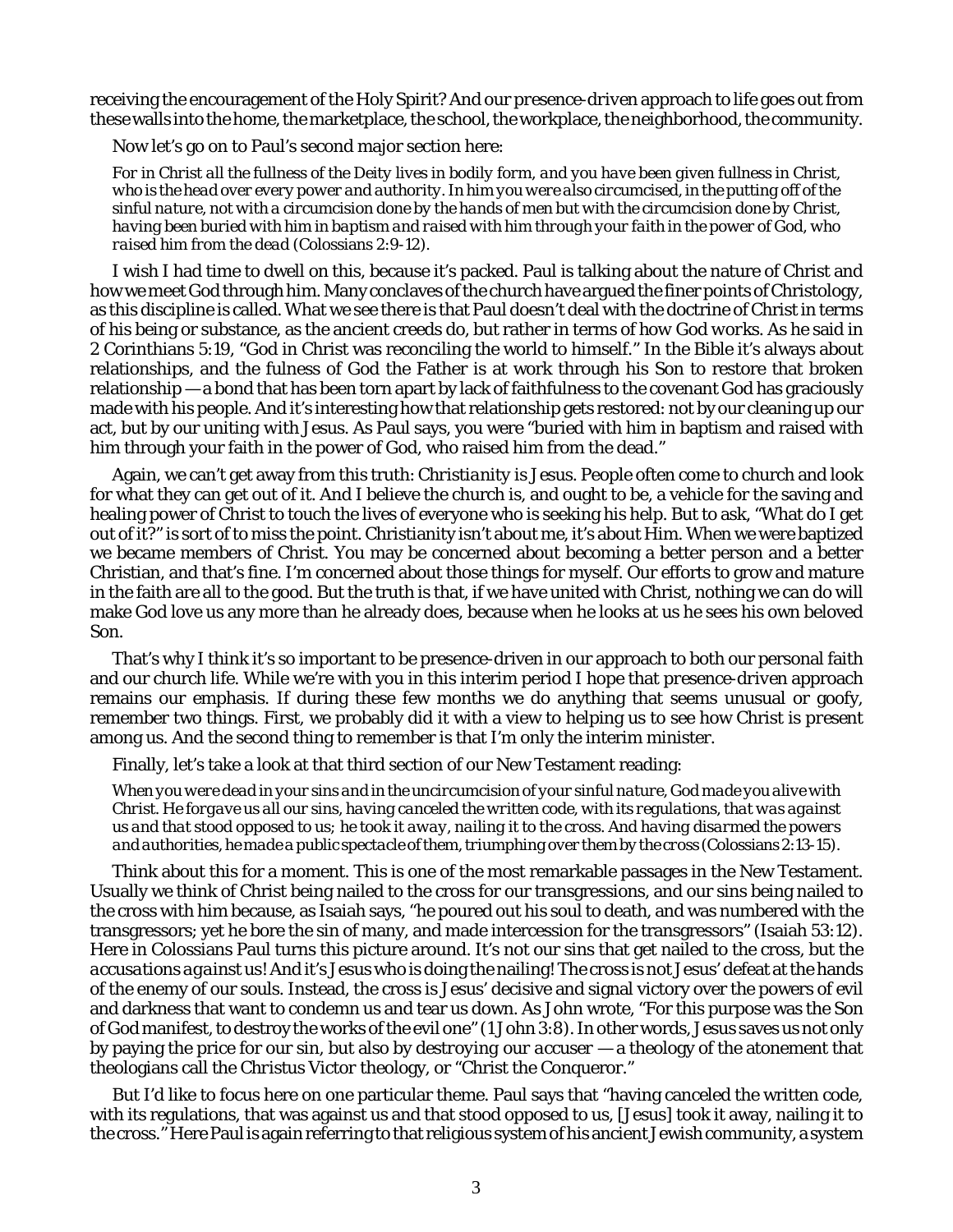through which people believed they could make a statement about their own worth before God. Now we don't have the Jewish law as our religious system today, but there still are some expectations in our culture that are opposed to us — the literal translation of Paul's expression is "decrees against us." Let's look at some of the decrees against us and see how Jesus sets us free by nailing them to his cross.

One "decree against us" that a lot of us feel pressure from is the decree, "Nobody really cares about you." I don't know how many times I have made a serious mistake in thinking that I wasn't important to anybody else. There have been times when I just walked away from a situation, whether in a church or in family life or in some other relationship, in the mistaken view that nobody would miss me. You see, that voice of the evil one was whispering his decree in my ear: "You could drop through a crack in the floor and nobody would notice." I discovered that when I listened to that voice and walked away, I hurt a lot of people because they really did care about me.

Is that lying decree coming against you today? Do you feel insignificant and ignored and unnoticed? I want to assure you that Jesus has nailed that vicious decree to his cross, and exposed it for the lie it is. Jesus cares for you, and the body of Christ cares for you! Don't make that sad mistake of walking away from brothers and sisters who love you. In a presence-driven ministry we want to remain aware of the compassionate presence of the risen Christ, to whom none of his children are unimportant or insignificant. As Paul told the Corinthians, "The eye cannot say to the hand, 'I don't need you!' And the head cannot say to the feet, 'I don't need you!' On the contrary, those parts of the body that seem to be weaker are indispensable, and the parts that we think are less honorable we treat with special honor" (1 Corinthians 12:21-23).

Another decree against us is, "You aren't good enough, and you will never measure up or make the grade." I have been plagued by this all my life. I think the bondage to this false decree was modeled for me by my father. To give an example, he was a church historian and was always going to write a book on some aspect of church history. But it seemed that just as he was drawing up his idea to submit to a publisher, somebody else came out with a book along the same lines. So Dad figured his book wouldn't be as good, and he never did publish one. When I lost a college teaching job back in 1974 I figured I would never get another one in a tight market where there were a hundred Ph.Ds for every position. I just gave up trying and eventually spent twenty years in a totally unrelated kind of work as a transportation data analyst. Now that I'm retired I don't care if I'm not good enough, I do what I like to do anyhow! But what if I had understood, back then in my pre-Christian days, that Jesus had nailed that phony decree to his cross? It might have made a big difference in what little I've been able to do for the Lord.

I don't care if you are 18 or 80, do not listen to that decree against you, "You aren't good enough." Learn to say, with the Psalmist of Psalm 138, "Though I walk in the midst of trouble, you preserve my life; you stretch out your hand against the anger of my foes, with your right hand you save me. The Lord will fulfill his purpose for me." Know that Jesus has freed you from that damaging decree and will enable you, by his Spirit, to do what you have always wanted to do in any worthwhile cause for his kingdom.

Jesus has nailed to his cross those false decrees against us. I was so impressed by this truth a few months ago that I rewrote the words to the hymn "The Old Rugged Cross." Someday I may ask you to sing them, but today let me just close with these stanzas:

*To that rude, shameful cross we would look up, amazed, Where, Jesus, you suffered and died. For in God's awesome love you were gloriously raised In power to reign at his side.*

*When they led you, O Lord, up that sorrowful way To hill and to cross and to nail, All the demons who thought they were winning the day Were thwarted — for you would prevail.*

*We were lost, under sin, and accounted as dead, Condemned by unyielding decree. But, Lord Jesus, your cross bore the curse in our stead; We're found, and delivered, and free!*